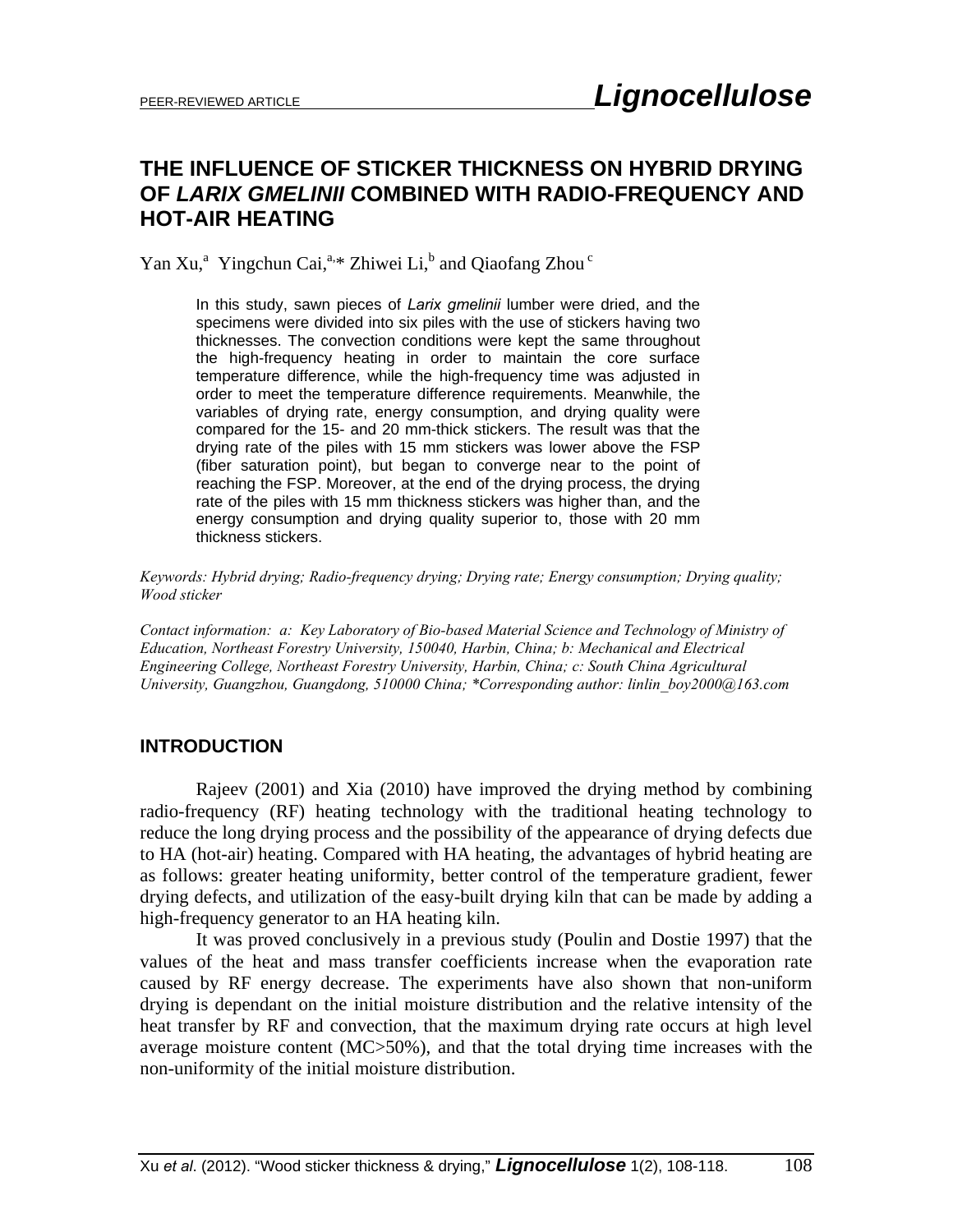Yayoi (1999) investigated the effects of the combined dryer using the end matched columns of Sugi. The drying results were compared with those of a steamheated dryer. The results showed that the drying time of the Sugi columns using the combined dryer was one-fourth to one-fifth of the drying time using the steam-heated dryer. Furthermore, fewer surface checks and end checks appeared in the combined sample than in the steam sample. Rajeev and Perrv (2001) carried out Non-isothermal RF drying on red oak, incorporating a pre-drying step at the start of the process, and found that the drying times were significantly shorter than those of the same moisture content (MC) range when using the conventional kiln-drying method.

 An iinvestigation by Kawai and Kobayashi (2003) showed that internal pressure is the driving force behind water movement during hybrid drying combined with RF and connective heating, and that RF heating causes a rise in the both internal temperature and the pressure in Sugi square lumber. With RF heating, the internal pressure is generated by the increased temperature, and the water is driven not only parallel to the grain but also perpendicular to it. Jin and Fujimoto (2007) has researched the heating system of the Sugi boxed heart timber based on the RF heating drying system, showing that it is better to use conventional drying before the MC decreases to 20% and to shorten the drying time and reduce the energy consumption after the RF heating.

 When this hybrid drying technology was introduced by Japan into Chinese production, it was necessary to research the technology and parameters of the drying process. For the RF heating, thinner stickers have been adopted to achieve better efficiency, but for the HA heating, the relatively smaller airflow channels affect the rate of drying. Therefore, reasonable thickness on the part of the stickers turns out to be an important factor that affects hybrid drying. In an overall consideration of drying rate, quality, and energy consumption, this study attempts to determine the appropriate thickness of stickers to use in the hybrid drying method for sawn Russia larch lumber. Remond and Perre (2008) found that, using RF heating combined with convective hot and moist air, it is possible to dry a 50 mm-thick board from 150% to 5% in about 10 hours while maintaining good final quality.

#### **EXPERIMENTAL**

#### **Materials**

48 specimens ( $900 \times 150 \times 50$  mm), which were free of any visual defects, were extracted from *Larix gmelinii*. The sample boards were end-coated with epoxy resin to restrain the moisture movement in the longitudinal (fiber) direction for the simulation of the drying of long-length wood. A pile was made of 16 specimens, from which 4 specimens were selected as sample boards that would be used to measure MC distribution and stress variation (Figure 1b).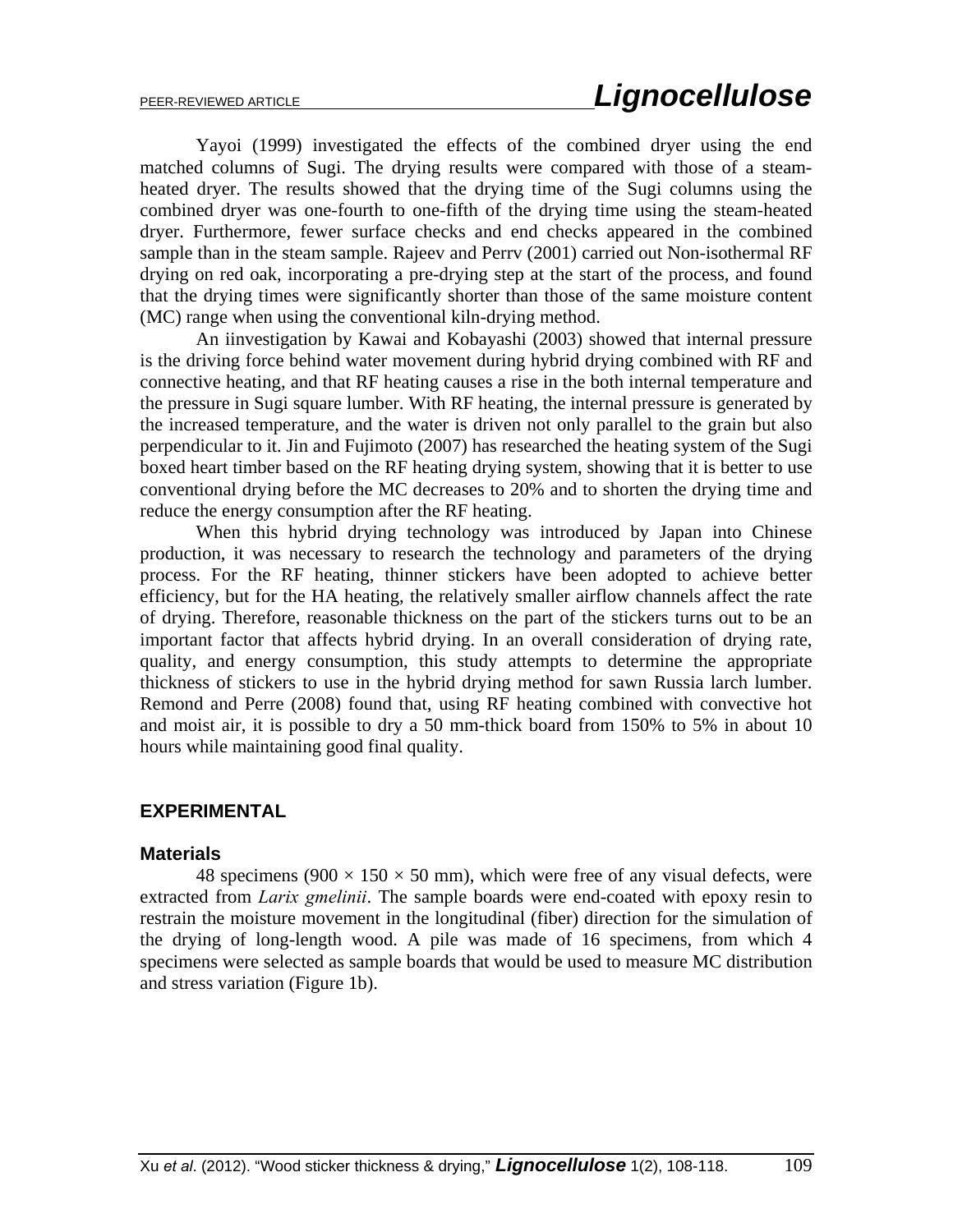# PEER-REVIEWED ARTICLE *Lignocellulose*



**Fig. 1.** Placement of kiln samples in side view, A; right view, B; end view

 A radio-frequency generator (13.56 MHz, 20 kW) was used for the RF heating. The drying kiln (of volume  $2 \times 1.8 \times 1.6$  m) had a capacity of about 3.456 m<sup>3</sup>. Eight specimens were placed between a charged and a grounded electrode under atmospheric pressure. The MC of green lumber ranged from 70 to 80%. A MGZK-V drying controller was used to control the temperature and relative humidity. The air speed was 2 m/s. The energy consumptions of HA heating and RF heating were measured using two digital watt meters. An XJY-160 temperature recorder and T type thermocouples adopted EMC screen were used to measure the inner temperature distribution of the lumber and the kiln at the moment that the RF generator stopped.

## **Experimental Methods**

 During connective drying, sticker thickness contributed to the uniformity of the air velocity and the final moisture content in the kiln package. However, the drying medium that existed among stacks would cause dielectric loss during hybrid drying, which would decrease the heating efficiency of the RF. Bassett (1974) investigated the air circulation using  $2\times4$ 's stacked with stickers of 10 mm, 13 mm, 15 mm, and 20 mm sticker thicknesses. The results showed that the air flow in a kiln is very sensitive to the size of openings within and between loads of lumber.

 The present study included two experiments. There were four piles in each (Fig. 1a). The stickers were made of dried hardwood. The first experiment adopted stickers whose cross-section was 15 mm  $\times$  25 mm and whose length was 1000 mm. The second experiment adopted stickers whose cross-section was 20 mm  $\times$  25 mm and whose length was 1000 mm. The drying schedule for the two experiments, as seen in Table 1, was as follows: condition 1 was hot-air heating, which applied to pile 1; conditions 2 and 3 were hybrid drying, which applied to piles 2 and 3, respectively; pile 4 consisted of dried pieces of lumber whose purpose was to ensure the uniformity of air circulation in the kiln. Two measurements of the temperature difference,  $\Delta t_1$  and  $\Delta t_2$ , between the inner layer and the surface layer were evaluated by turning the RF generator on or off.

The drying schedule can be described as follows: during the first period, the MC ranged from 50% to 30%, and the dry-bulb temperature  $(T_d)$  was 60 °C; during the second period, the MC ranged from 30% to 20%, and the  $T_d$  was 65 °C; during the third period, the MC remained below 20%, and the  $T_d$  equaled 75 °C. During the experiments, the sample boards were taken out from sliding doors that were installed on the kiln. The HIOKI3286-20 clamp on the power hit ester was used to modify the value of total energy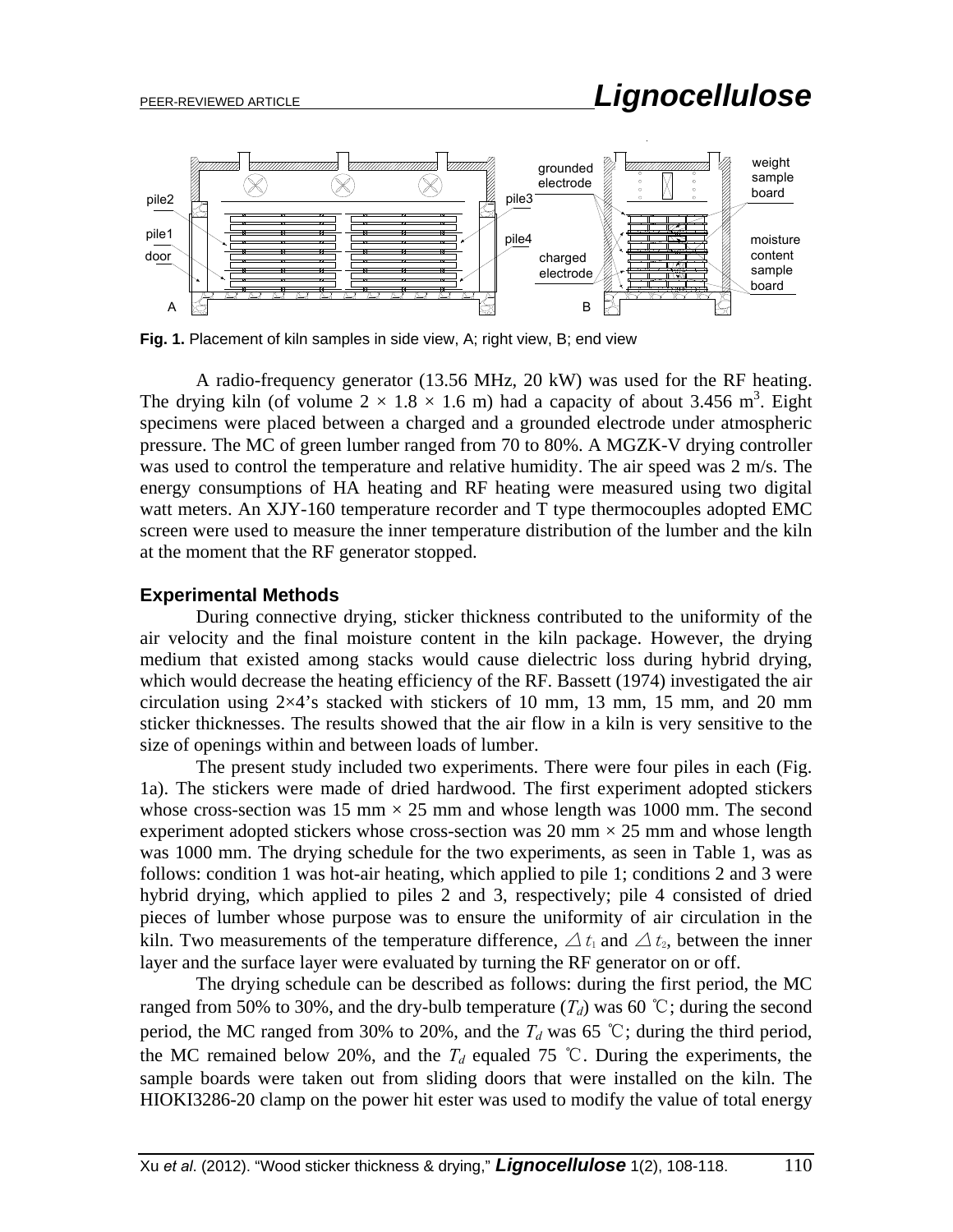consumption. Every 24 hours, an MC sample board was taken out, and two small specimens were cut and quickly sliced into 7 pieces. The moisture distribution at a specified time in the thickness direction was measured using a gravimetric method. Immediately after being cut, the ends of each sample were coated with asphaltic paint.

The per unit energy consumption was defined as the HA heating energy consumption, which was measured by a wattmeter, divided by drying time. The RF heating energy consumption consisted of two parts. One part was generated when the RF generator worked during standby time. The other part was generated when the RF generator came into use. The total energy consumption was calculated from the HA heating energy consumption plus the energy consumption generated during the working hours of the RF generator.

According to Chinese drying quality standards for sawn lumber, quality indicators included MC deviation in the thickness direction, stress indicators, and visible drying defects. The drying quality was divided into four levels based on these indicators. Layered MC was used to detect moisture distribution and movement in the thickness direction. In the thickness direction, a cross section of the sample board was divided into the surface layer, subsurface, and core layer. To measure the residual stress of the sawn lumber, stress sections were cut from the stress sample board, and the prong method was adopted. The difference between the surface layer and the inner layer was defined as MC deviation. The uniformity of the piles was described by standard deviation (SD) *σ*.

$$
\sigma = \sqrt{\frac{\sum_{n=1}^{n}(M_2 - \overline{M})^2}{n-1}}
$$

Where,  $M_2$  is final MC.

|           | Condition 1 |    |            | Condition 2        | Condition 3        |
|-----------|-------------|----|------------|--------------------|--------------------|
|           |             |    |            | $T_d + \Delta t_1$ | $T_d + \Delta t_2$ |
| MC %      |             | Δl | <b>EMC</b> | $\Delta t_1$       | $\Delta t_2$       |
| Above 40  | 60          | 3  | 15.5       | $6 - 10$           | $1 - 5$            |
| 40-30     | 62          | 4  | 13.5       | $6 - 10$           | $1 - 5$            |
| $30 - 25$ | 65          | 6  | 11.5       | $6 - 10$           | $1 - 5$            |
| $25 - 20$ | 70          | 8  | 9.5        | $6 - 10$           | $1 - 5$            |
| $20 - 15$ | 75          | 14 | 6.5        | $6 - 10$           | $1 - 5$            |
| Below 15  | 85          | 25 | 3.8        | $6 - 10$           | $1 - 5$            |

**Table 1.** Drying Schedule

1, *Td*, dry bulb (℃); 2, *∆ t*, difference, wet-dry (℃); 3, *∆ t*1 and *∆ t*2, difference, inner layer-surface layer.

#### **RESULTS AND DISCUSSION**

The drying performance was evaluated on the basis of an overall consideration of the drying rate, energy consumption, and drying quality.

#### **Drying Rate**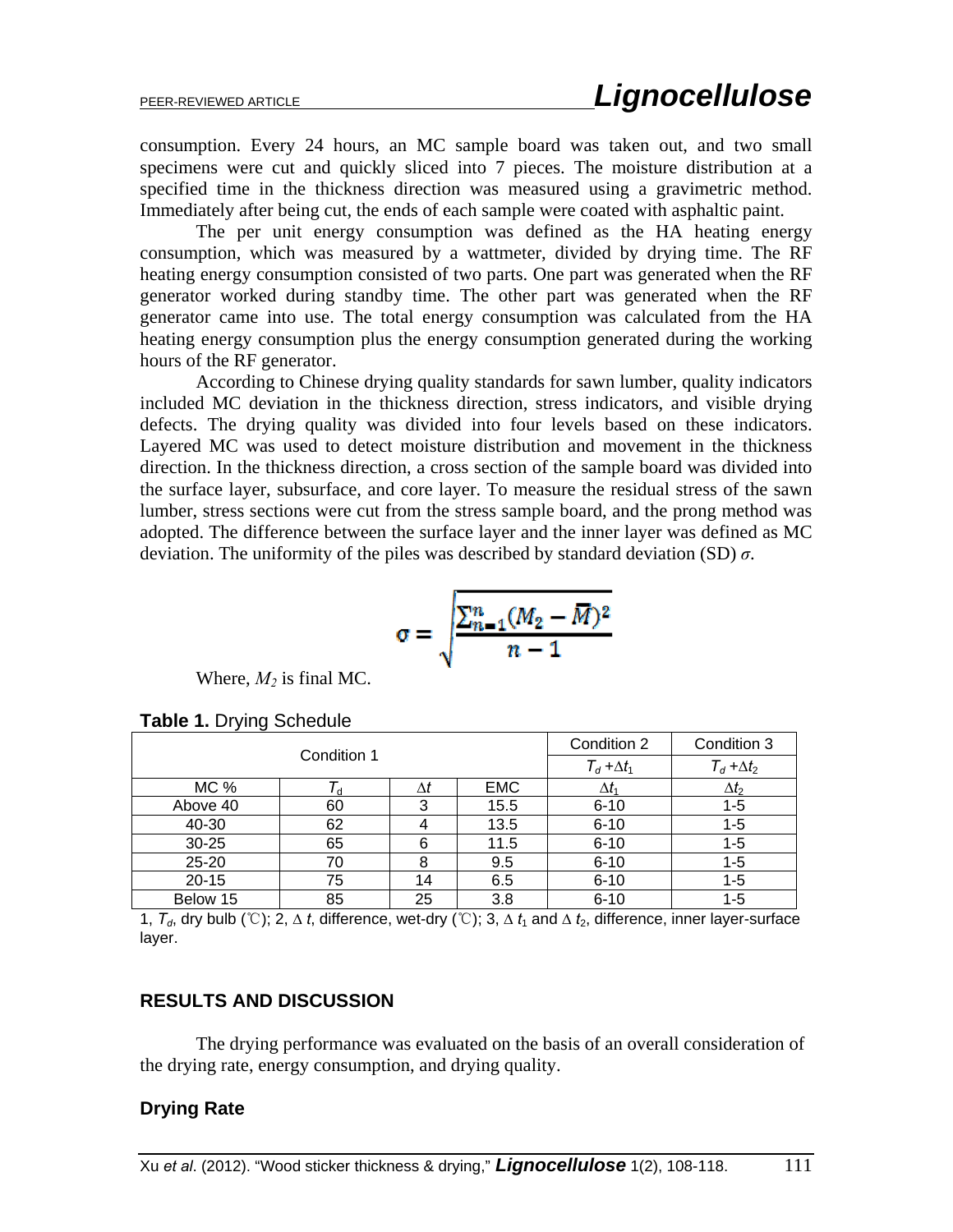Moisture distributions in the thickness direction were obtained at specified times during the drying by means of the slicing method. The drying rate for HA heating decreased gradually with the decrease in the MC, as shown in Figure 2a. This indicated that in the third period ( $T_d = 75^{\circ}\text{C}$ ), the HA heating was inefficient. As shown in Figures 2b and c, compared with the drying rate for the HA heating at the same period (Fig. 2a), the drying rate for the hybrid was greater. A reduction in the kiln drying time was achieved with hybrid drying. The reason for this result was that the temperature gradient and pressure gradient caused by the RF heating favored the discharge of water from the inner layer to the surface layers.

The improvements in drying time as a result of the hybrid drying method were not as obvious for the Russian Larch boards as they were for the Sugi columns. The relatively slow drying rate of the Russian Larch boards was attributable to many factors, such as the size of specimens, the much lower final MC, and the shorter RF heating time.



0 0 **Fig. 2.** MC as a function of time with two kinds of thickness stickers.

In order to compare the drying rates of the piles with stickers of different thicknesses under different conditions, the change tendencies of the drying rates were plotted as in Fig. 3.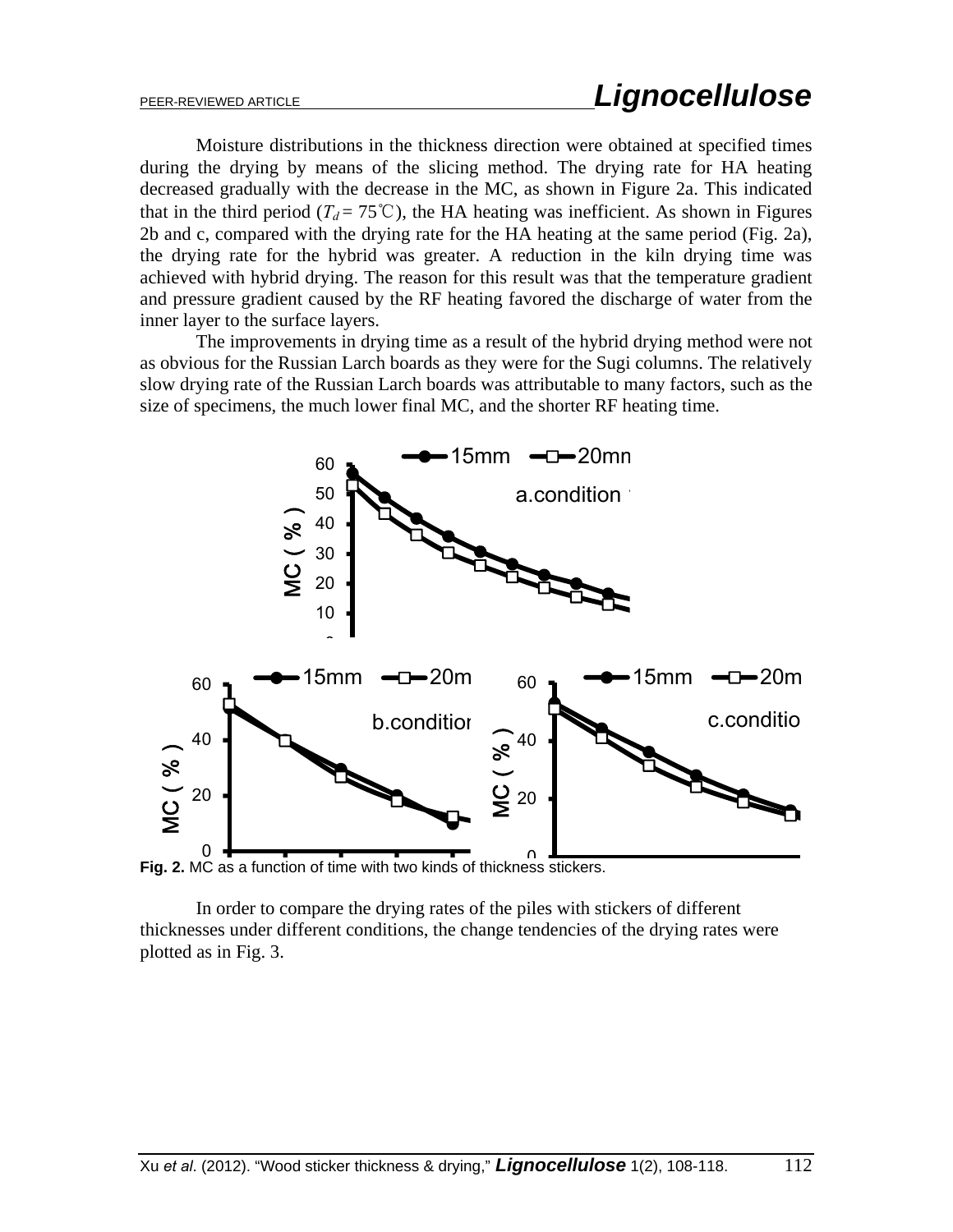

**Fig. 3.** Drying rate as a function of time with two kinds of thickness stickers.

Under the same HA heating condition (condition 1, Fig. 2a), the drying rate of the pile with 15 mm-thick stickers was slower than that of the pile with 20 mm-thick stickers. This led to the difference in kiln-drying times. The drying time of the pile with 15 mmthick stickers was 260 hours. This was 20 percent higher than the drying time of the pile with 20 mm-thick stickers (210 hours). This phenomenon suggested that the rate of air circulation decreased with the decrease in sticker thickness, by which mode the drying rate was reduced.

Under the same hybrid heating condition (conditions 2 and 3, Figures 2b and c), above FSP, the drying rate of the piles with 15 mm-thick stickers was lower than that of the piles with 20 mm-thick stickers. As the MC decreased, the differences between the drying rates of the four piles started to decrease. Around the FSP, the drying rates were reaching unanimity. The drying rate of the piles with 20 mm-thick stickers dropped down much faster in comparison to the drying rate of the piles with 15 mm-thick stickers. Thus, in the third period, the drying rate of the piles with 15 mm-thick stickers was becoming higher.

Throughout the drying process, the piles with 15 mm-thick stickers possessed a higher average drying rate. During the period that the MC dropped from 50% ( $T_d$ =60 °C) to 10% ( $T_d=85$  °C), the drying time of the piles under condition 2 was the lowest. Specifically, the pile with 15 mm stickers took 100 hours, which was 13% less than the 115 hours of drying time for the pile with 20 mm stickers. With condition 3, the pile with 15 mm stickers cost 170 hours, which was 8% less than the 185 hours for the pile with 20 mm stickers. This considerable reduction of kiln drying time indicated that the RF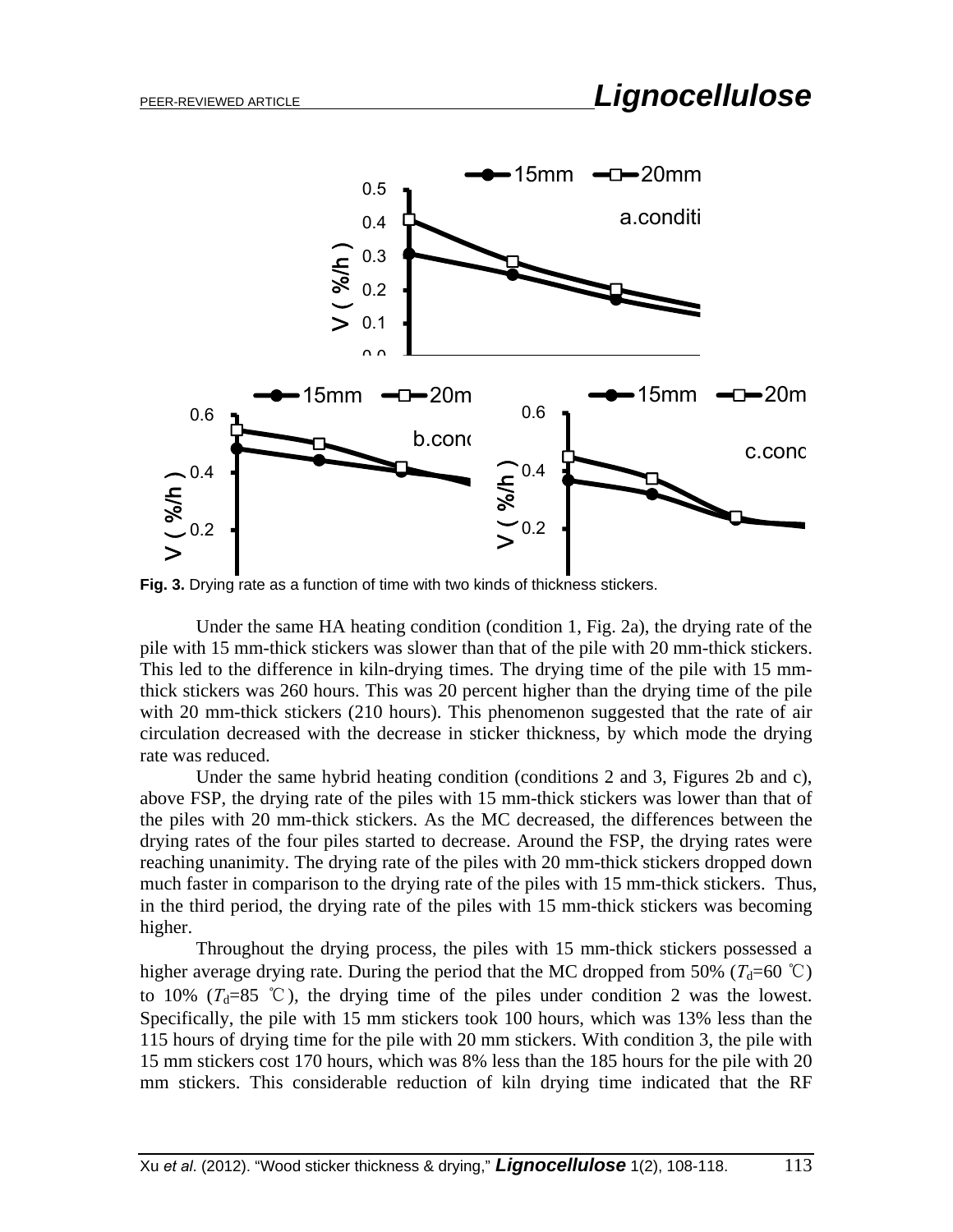heating was efficient, because the period of RF heating was longer and the cross section of sticker was smaller in the experiment conducted under condition 2.

## **Drying Consumption**

According to the previously defined drying schedule, the statistical data of energy consumption and kiln drying time were shown as below:

**Table 2.** Energy Consumption and Drying Time of Different Drying Periods with Different Thickness Stickers

|           | sticker |                  | $50\% - 30\%$ |                  | $30\% - 20\%$ |                  | $20\% - 10\%$ |
|-----------|---------|------------------|---------------|------------------|---------------|------------------|---------------|
| Condition | (mm)    | energy<br>(kwh̃) | time<br>(h)   | energy<br>(kwh̃) | time<br>(h)   | energy<br>(kwh̃) | time<br>(h)   |
| Condition | 15      | 8.28             | 84.5          | 8.46             | 70.5          | 20.41            | 97.2          |
|           | 20      | 6.08             | 73.3          | 6.55             | 59.5          | 17.05            | 81.2          |
| Condition | 15      | 42.31            | 46.1          | 24.83            | 26.2          | 34.17            | 33.1          |
| 2         | 20      | 35.47            | 42.1          | 22.53            | 25.9          | 46.9             | 49.5          |
| Condition | 15      | 51.24            | 64            | 45.12            | 50            | 57.09            | 53.9          |
| 3         | 20      | 42.67            | 56.3          | 39.17            | 44.8          | 85.32            | 81.5          |

For HA heating under condition 1, both energy consumption and kiln drying time were much greater for the piles with 15 mm-thick stickers. For the hybrid heating under conditions 2 and 3, both energy consumption and kiln drying time for the piles with 15 mm-thick stickers were much greater during the periods that the MC dropped from its initial green lumber value to 20%. During the third period, however, both drying time and energy consumption showed the opposite tendencies. The total energy consumption of the piles with 15 mm-thick stickers was lower than that of the piles with 20 mm-thick stickers. Specifically, total energy consumption was reduced by 3.5% and 9% under conditions 2 and 3, respectively.

## **Drying Quality**

*Layered MC* 

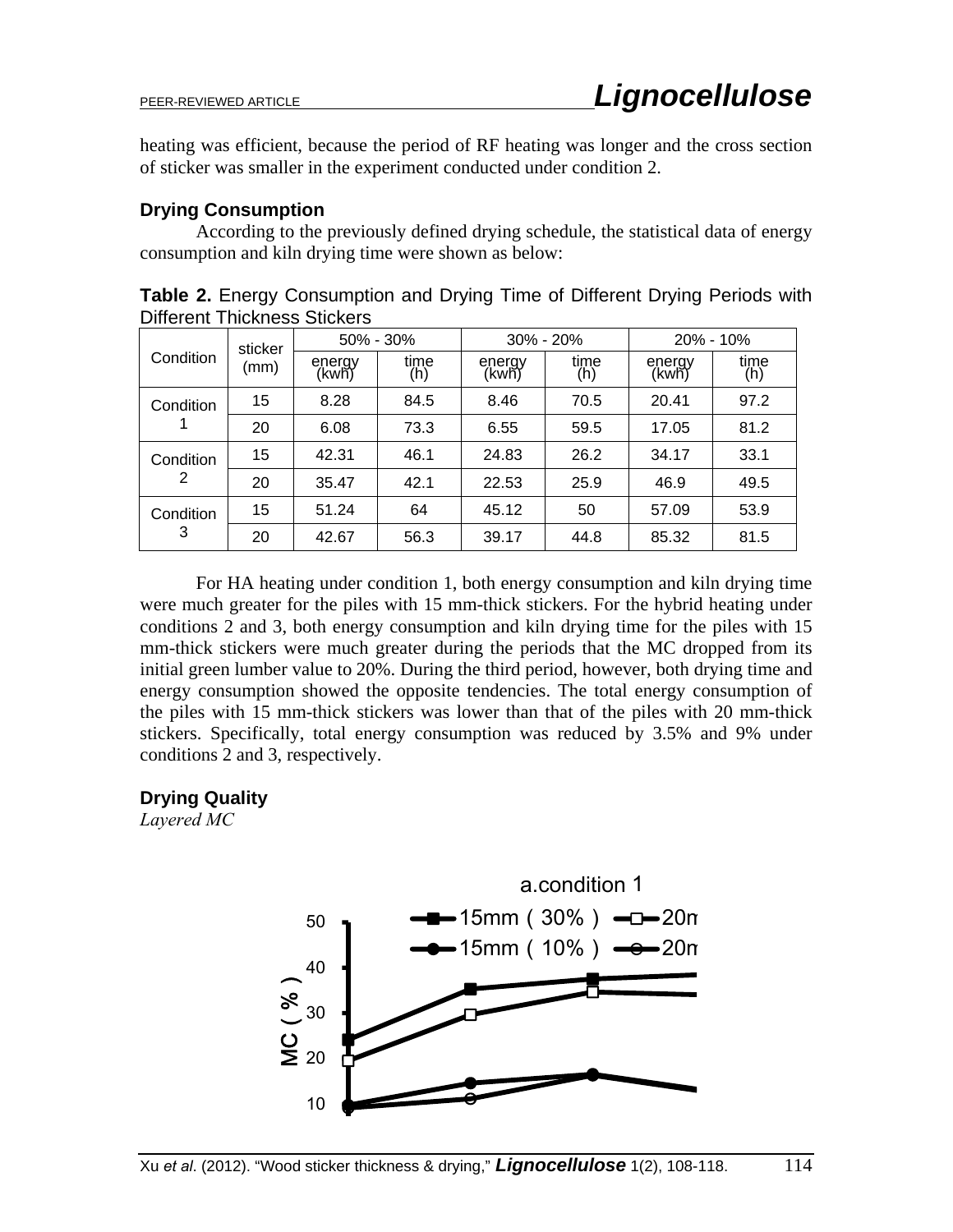

**Fig. 4.** MC distribution in the thickness direction of sawn lumber (a, b, and c correspond to conditions 1, 2, and 3, respectively).

|                | <b>Table 3. SD OF MIC</b> |           |
|----------------|---------------------------|-----------|
| Thickness (mm) | Condition                 | <b>SD</b> |
|                |                           | 3.605     |
| 15             |                           | 1.901     |
|                | 3                         | 1.732     |
|                |                           | 2.81      |
| 20             |                           | 3.996     |
|                | ว                         | 2.064     |

| Table 3. SD of MC |
|-------------------|
|-------------------|

The values of SD stand for the drying uniformity of the piles, which corresponded to the MC deviation cures in the thickness direction (Fig. 4). The smoother the MC deviation cures were, the smaller the SD became. This meant more drying uniformity of piles.

Figure 4 shows that when 15 mm-thick stickers were adopted, the MC distribution in the thickness direction decreased to some extent during the experiments conducted with three conditions. The influence of sticker thickness on MC distribution in the first period was more significant than it was in other periods, because the air circulation was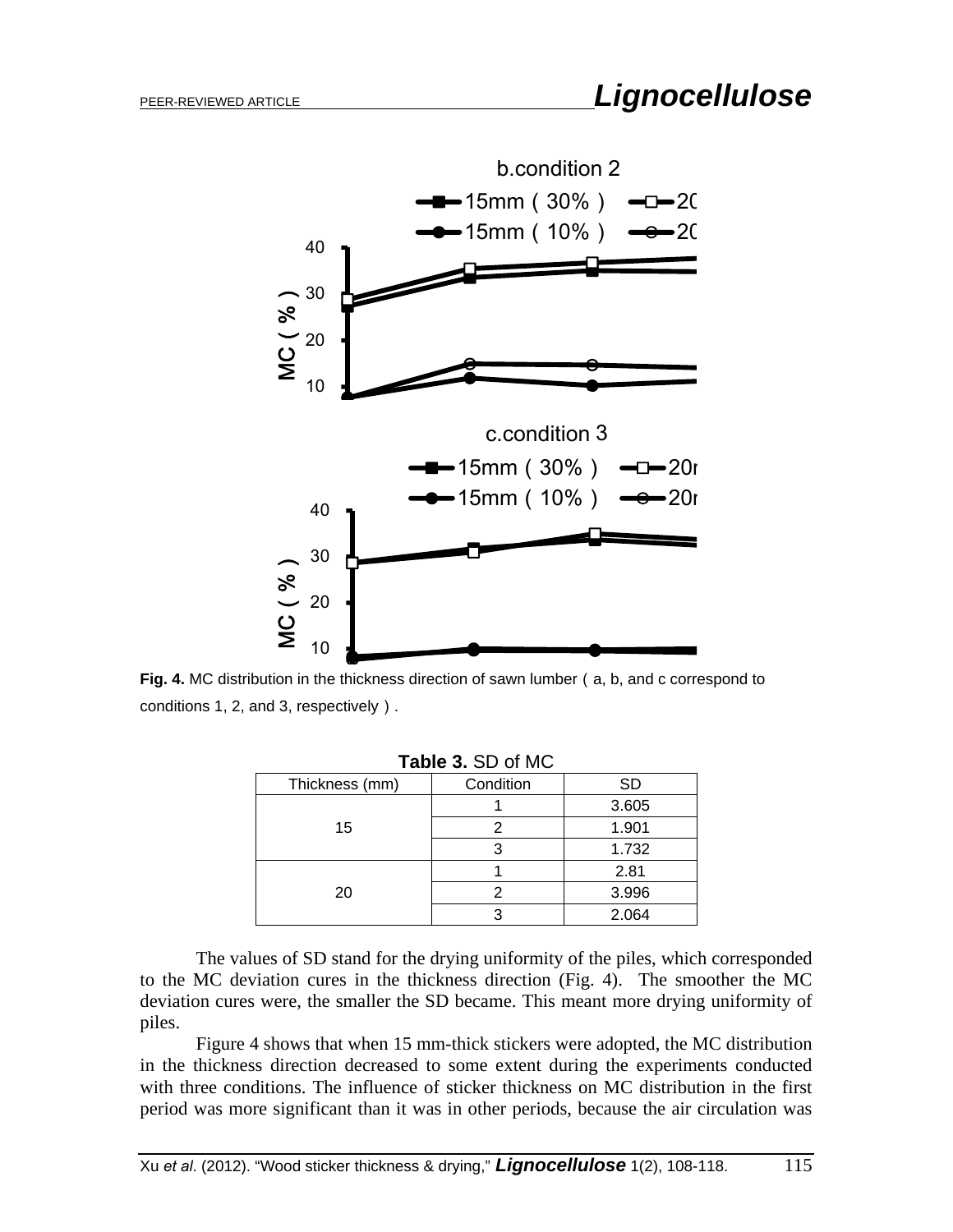affected by lateral spaces between boards. In the first period, the air speed for the piles with 20 mm-thick stickers was faster, which led to intensive heat and moisture exchange on the surface layer. This situation caused faster water evaporation on the surface layer. The inner moisture migration velocity could not keep pace with the rate of evaporation on surface layer and thus resulted in a greater MC gradient. In the third period, the RF heating lasted for a longer time in the experiments under condition 2. The longer the RF heating lasted, the greater the temperature difference that was created between the inner layer and the surfaces layer. The water movement from the inner layer to the surface layer was accelerated by this temperature difference, which was shown to be the driving force behind water movement during HF heating. Due to the acceleration of water movement, more and more water evaporated from the surface layer. All of this resulted in the stable influence of sticker thickness on MC gradient. As for the experiments conducted under conditions 2 and 3, the influence of sticker thickness on MC gradient was lower in comparison because the water moved from the inner layer to the surface layer at a slower speed.





Fig. 5 shows that under all three kinds of drying conditions, the sticker thickness had a significant influence on the residual stress during HA heating and hybrid drying. In the case of the 15mm sticker, the surface evaporation was slower and the MC gradient less, because the air speed in the piles with 15 mm-thick stickers was slower. This situation resulted in lower residual stress. The figure also shows that the hybrid drying conducted under condition 2 (Figure 5) resulted in significantly less residual stress than did the HA heating, although it did result in a fast drying rate.

#### *Drying Defects*

During the experiments, specimens in every pile displayed checking, but there was no evidence to prove that the thickness of stickers had any effect on the emergence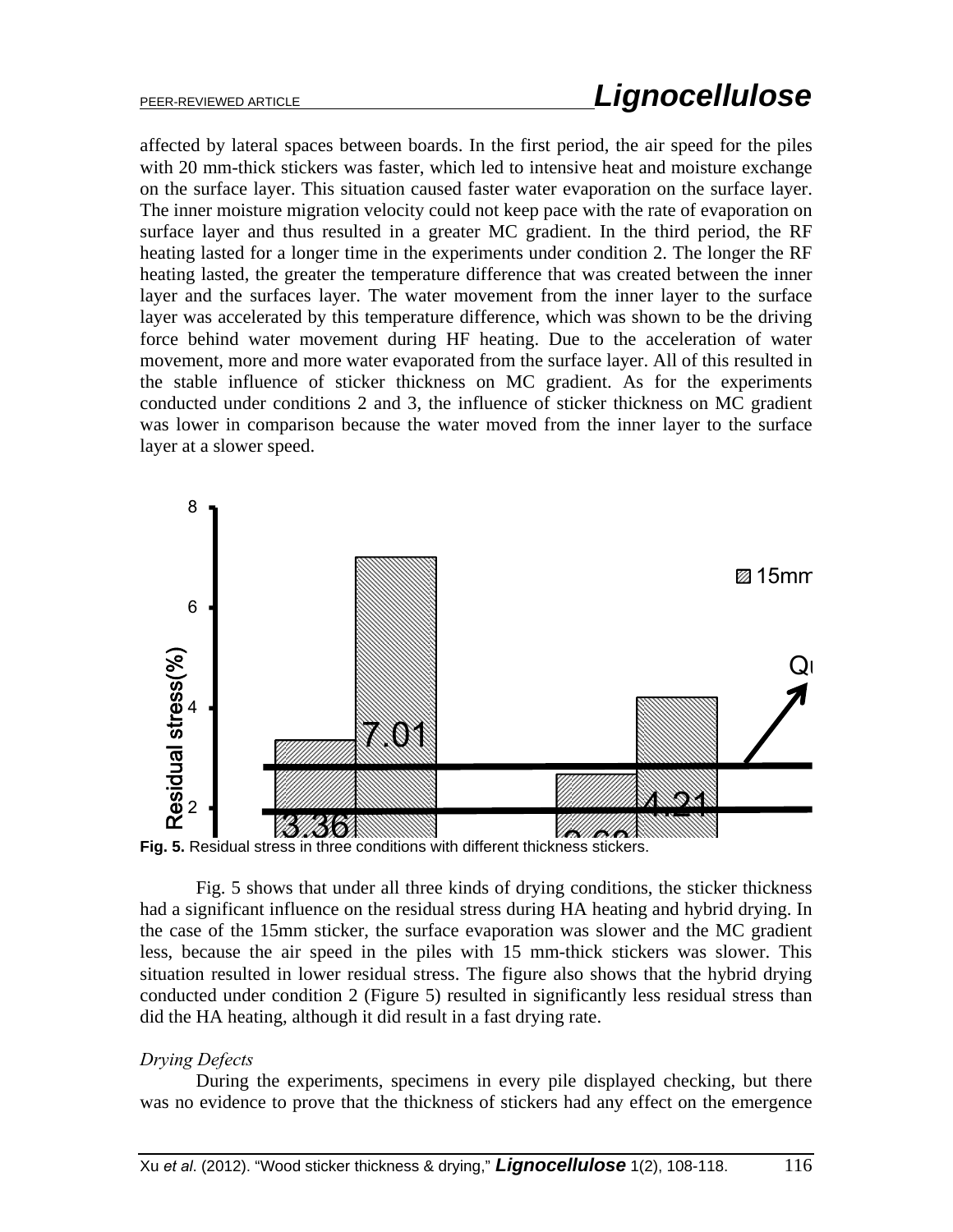of defects. After a period of placement, specimens of all piles, with the exception of the experiment with condition 3, displayed obvious checking. More specifically, both the length and quantity of the checking in the piles with 15 mm-thick stickers were much less than the length and quantity in the piles with 20 mm-thick stickers. This showed that the 15 mm-thick stickers could reduce the appearance of drying defects.

To clarify the influence of the thickness of stickers during the hybrid drying process, 15 and 20 mm thickness stickers were selected for experiments with 50 mmthick pieces of sawn lumber. However, in practical wood drying, 10 mm- and 25 mmthick stickers also have been widely adopted according to the different thicknesses of sawn lumber. Additionally, the available thickness of the stickers varied according to when and for how long the RF was put into use. Further research will be needed to provide a fuller understanding of the topics just mentioned.

# **CONCLUSIONS**

- 1. During the heating process, there was a gradual decline in the drying rate. The piles with 15 mm-thick stickers exhibited a higher average drying rate.
- 2. The piles with stickers of different thicknesses possessed nearly the same drying rate around the FSP. With the decrease in MC, the drying rate of piles with 15 mm stickers dropped more slowly. Compared to that of connective drying, the drying rate of hybrid drying improved significantly at the final stage of drying.
- 3. Throughout the drying process, the energy consumption of the piles with 15 mmthick stickers was lower. During the decrease of MC from its initial value to about 20%, the energy consumption of the piles with 15 mm-thick stickers was higher; however, an opposite trend was shown when the MC continued to decline from 20% to 10%.
- 4. The piles with 15 mm-thick stickers resulted in a lower MC gradient, less residual stress, and less drying defects such as checking and warping after 60 days placement.

## **ACKNOWLEDGMENTS**

This project was supported by the National Natural Science Fund of China (No. 30972306) and Program 948 of the State Forestry Bureau (N0. 2006-4-105). The authors express their sincere gratitude for these funders.

## **REFERENCES CITED**

- Rajeev, G. J., and Perrv, P. (2001). "Nonisothermal radio frequency drying of red oak," *J. Wood and Fiber Science* 33(3), 476-485.
- Xia, X. H., and Cai, Y. Ch. C. (2010). "Selection of high-frequency generator for highfrequency convective drying of wood," *J. of Northeast Forestry University* 38(6), 125-126,128.